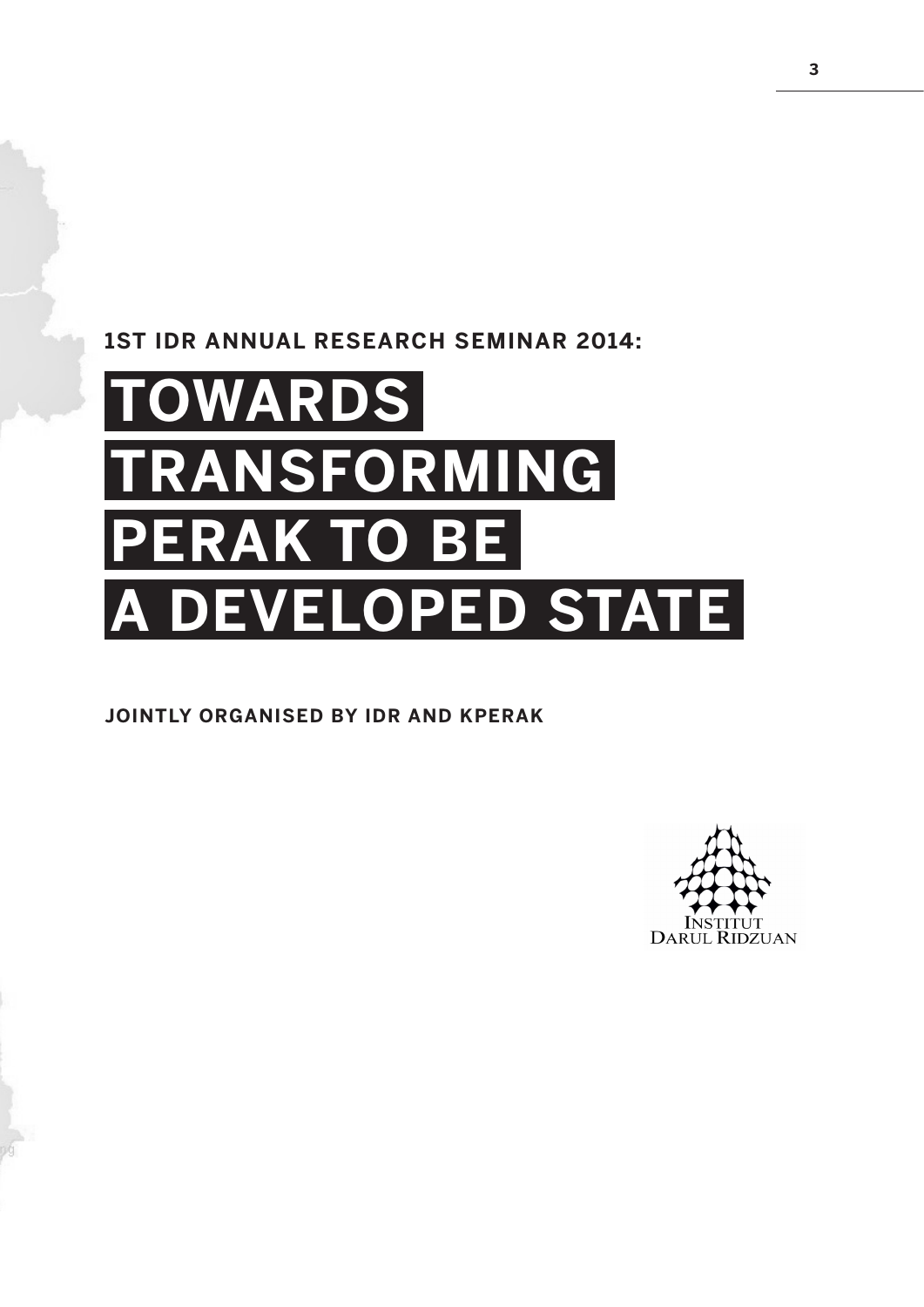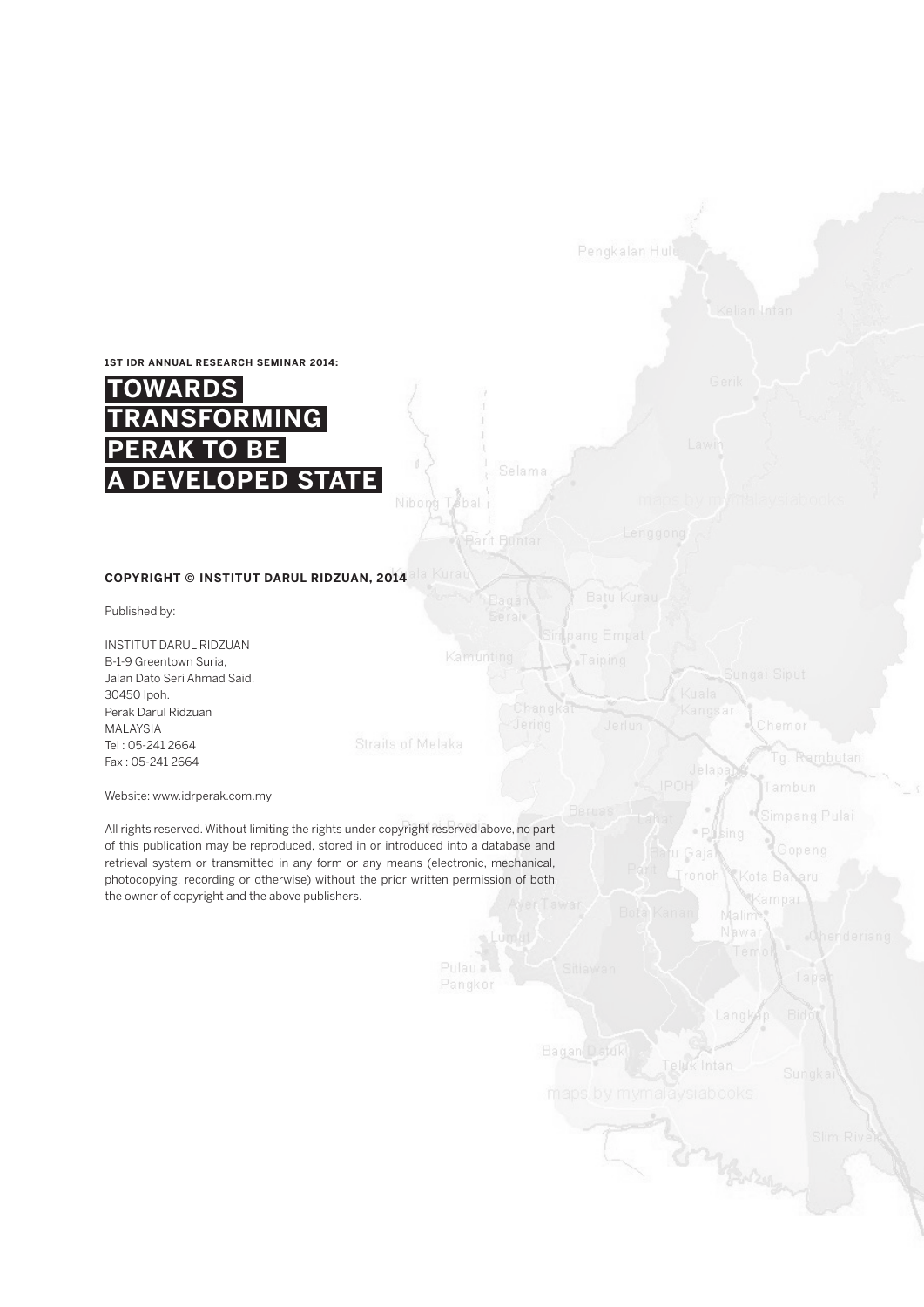#### **TABLE OF CONTENTS**



| AN INVESTIGATIVE STUDY ON THE CONTRIBUTING<br><b>FACTORS TO LOW ACADEMIC ACHIEVEMENT IN PERAK</b><br>Shahrina Md Nordin dan Wan Fatimah Wan Ahmad                                                                       | 43 |
|-------------------------------------------------------------------------------------------------------------------------------------------------------------------------------------------------------------------------|----|
| AN INFRASTRUCTURE MASTER PLAN FOR DEVELOPING<br>PULAU PANGKOR AS A NEW ECO-TOURIST DESTINATION<br>Assistant Prof Dr Mariana Bt Mohamed Osman                                                                            | 44 |
| JENAYAH DAN MASYARAKAT DI KAWASAN-KAWASAN<br>LUAR BANDAR NEGERI-NEGERI KEDAH, PERAK &<br><b>SELANGOR</b><br>Cheah Boon Kheng                                                                                            | 45 |
| KAJIAN PERKEMBANGAN PEMBANGUNAN BANDAR-<br>BANDAR KOLONIAL DI KAWASAN KINTA BARAT<br>Mohd Hasrol Haffiz Bin Aliasak, Mohd Farid bin Sa'ad, Siti Rahayu Bt Zakaria, Nur Lesya Firsya Bt<br>Johaimi dan Mhd Nor Bin Osman | 45 |
| KESAN PENGAJARAN DAN PEMBELAJARAN<br>BERBANTUKAN KOMPUTER (PPBK) TERHADAP<br>PENCAPAIAN MATEMATIK PELAJAR BERMASALAH<br>PENDENGARAN<br>Low Gaik See, Chew Leong Woon dan Abdul Rahim Razalli                            | 46 |
| KNOWLEDGE AND PERCEPTION TOWARDS GREEN OFFICE<br><b>ENVIRONMENT</b><br>Norafiza Mohd Hardi, Nor Faizah Abdullah, Nawwar Sakeenah Insyirah Isyar dan Nor Asmaa Arina                                                     | 47 |

Zakaria